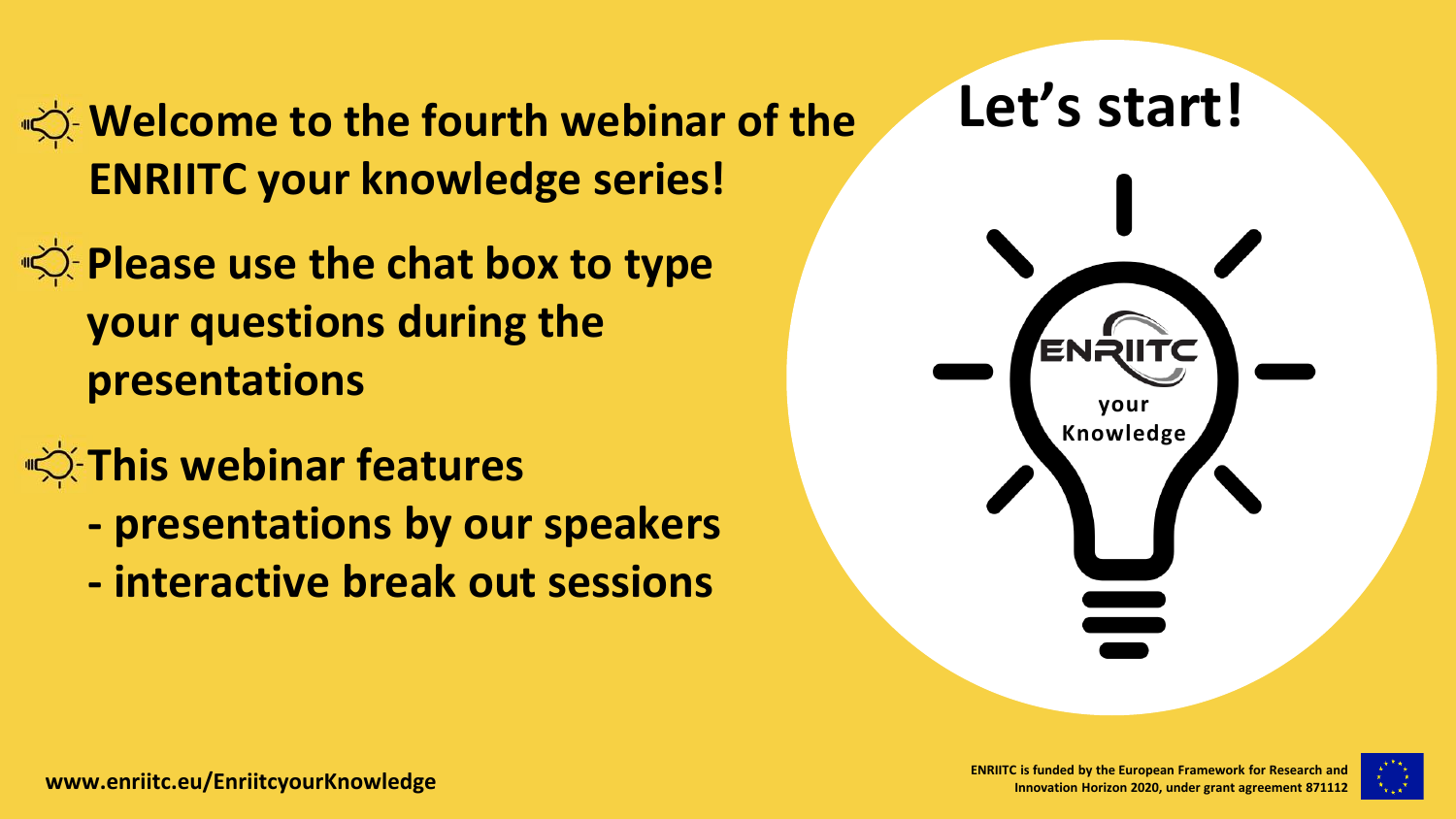Webinar #4

#### *Tips and Tricks to organise interactive digital events with industry and Research Infrastructures* Monday 21 June 15:00 – 17:00 CEST

**Speaker 1: Rebecca Ludwig, EATRIS** *Senior Education and Training Manager, EATRIS*

**Speaker 2 : Jorge Lopez, CDTI** 

*ILO for ICTS and BSBF2022 coordinator at CDTI*

**Speaker 3 : Kurt Burtscher, B2Match** 



**Speaker 4 : Anne Charlotte Joubert** 

*ENRIITC Project Coordinator Short introduction to ENRIITC call for Associate brokerage events*

**Group work in breakout room, plenary discussion** 





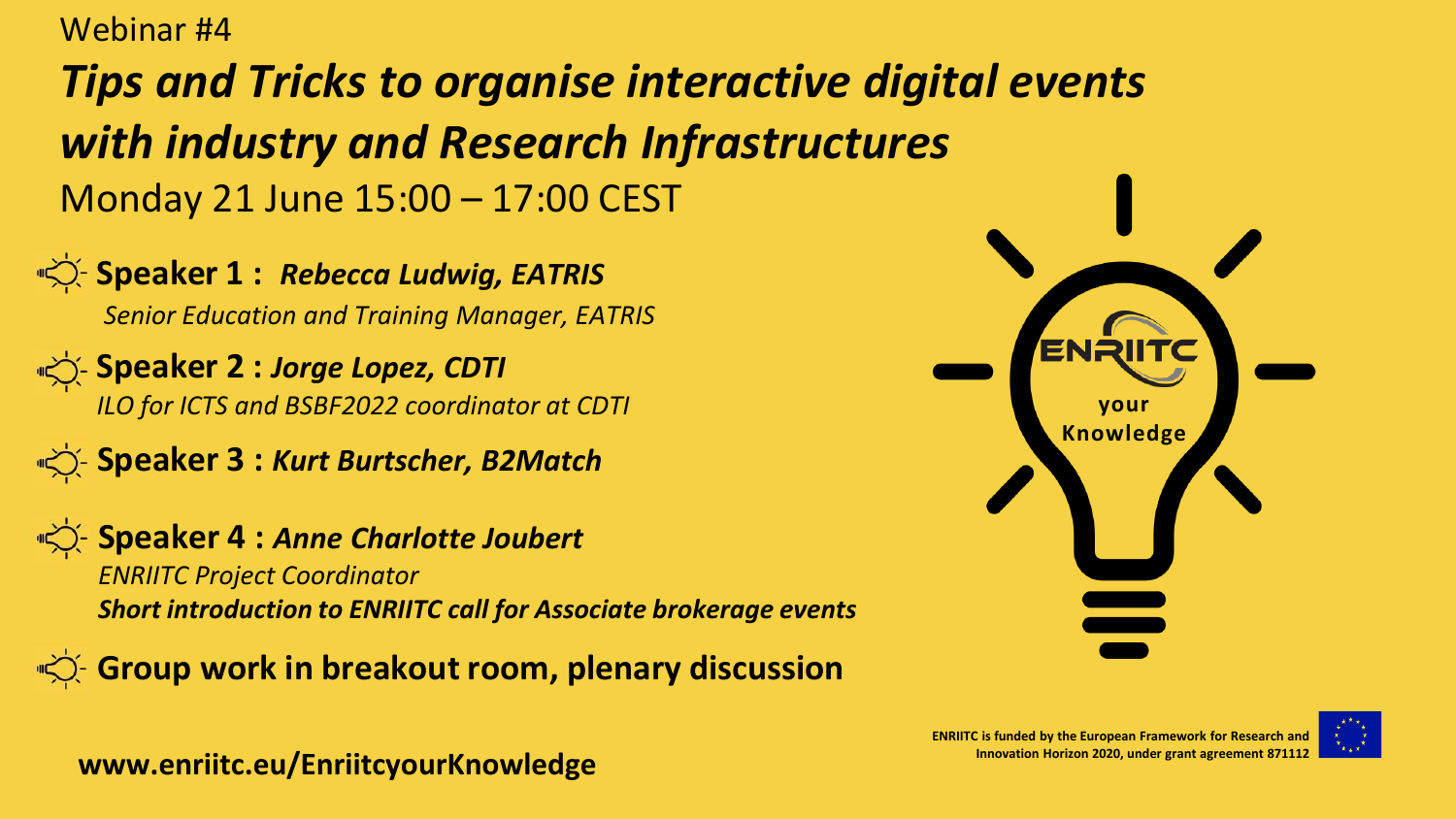### **Housekeeping**

**Please note that this session is being recorded. By remaining in the meeting, you are consenting to it being recorded.**



**Please, disable your camera during presentations. Speakers only are invited to turn on their video during their presentation. Activate your camera during Q&A and exchange of experience sessions.**



**Please, mute your microphone and use the chat box during presentations. Unmute your microphone for questions and comments during Q&A and exchange of experience sessions.**

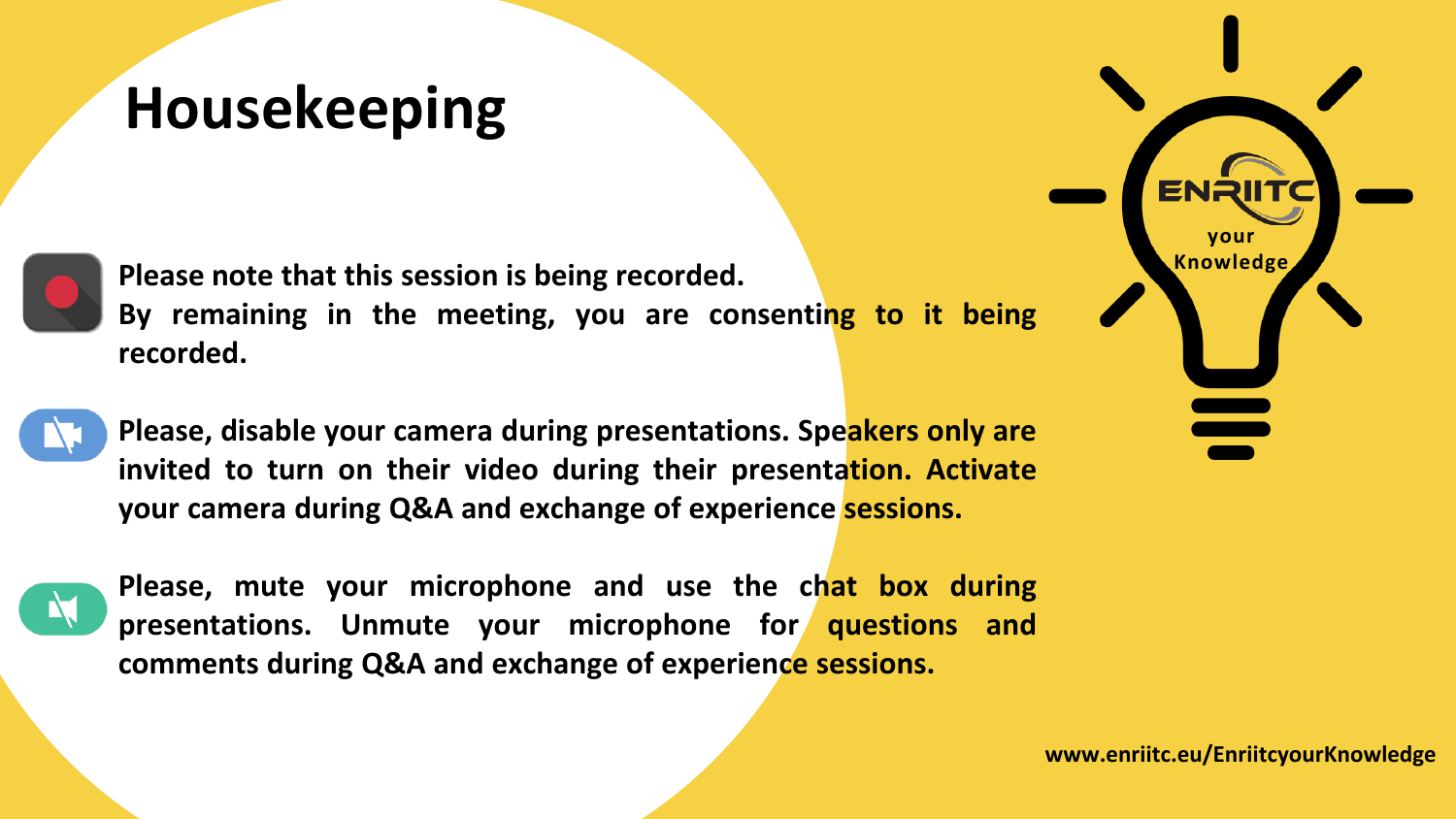#### *What to expect in this series?*

- ENRIITC project **Knowledge** is led by the **European Spallation Source** with **five RIs and five ILO organisations** in the consortium.
- The **ENRIITC project** aims to build a **permanent pan-European network of Industrial Liaison and Contact Officers (ILOs and ICOs) and enable industry to become a full partner of research infrastructures** whether it is as a user, a supplier, or a co-creator.
- **ENRIITC your Knowledge** is a series of online training and organisational webinars targeted to experts involved in setting up **collaborations between Research Infrastructures and Industry**, such as **ILO** and **ICO**.
- The overall aim of this webinar series is to **share knowledge, expertise, skills and best practices amongst ILOs and ICOs.**

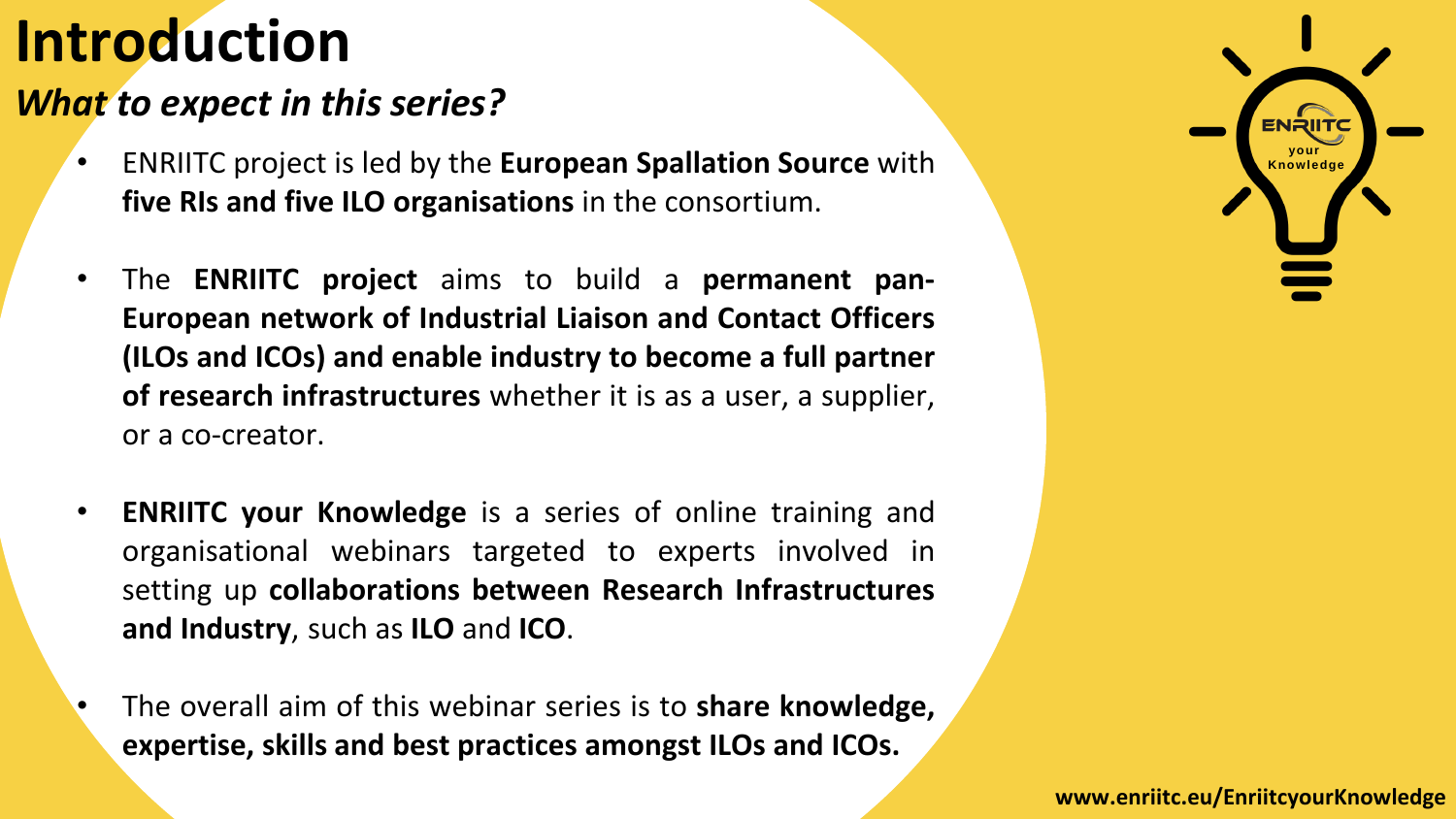*Scope of the webinar*

During the last year we have seen a heavy trend in events taking place in the digital world, with these new digital **LO** (**Industry Liaison Officers**), officially appointed by the dynamics likely to continue in the future.

In this interactive webinar, experts across several RI domains will share their experiences, practical information and in charge of dependences, process relations with all potential insights on how to organise interactive and engaging online events: workshops, and trade fairs coupled with B2B way for future synergies and collaborations between these synergies and collaborations between these synergies  $\mathcal{L}$ 

views on their role and key performance indicators. **Participants have the opportunity to exchange experiences during an interactive session in the second half of this webinar.**

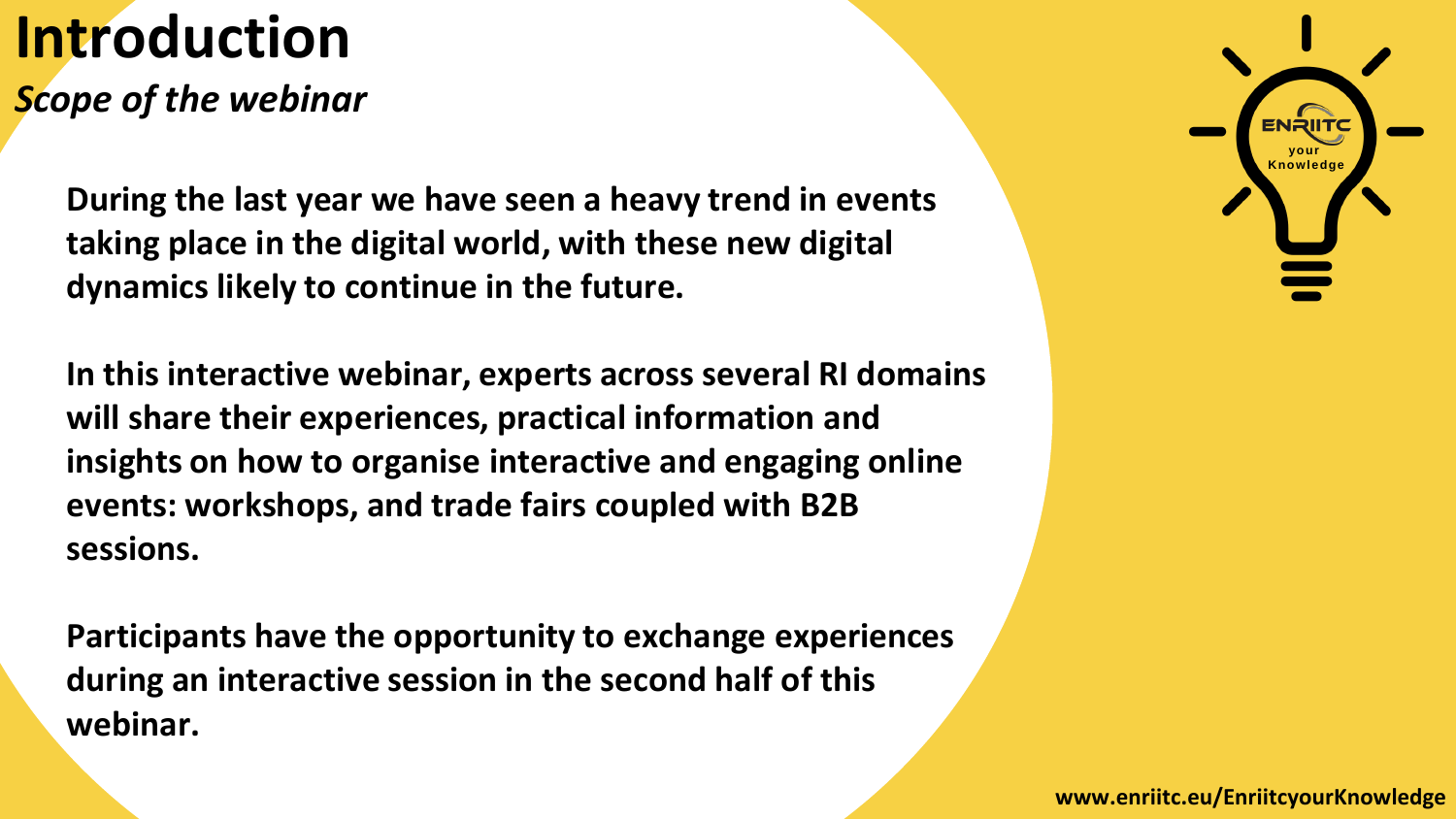

| <b>Rebecca Ludwig</b>   | 15 min   | How to ensure interactivity in digital events               |
|-------------------------|----------|-------------------------------------------------------------|
|                         |          | Introduction to 3 topics for break outs                     |
| Jorge Lopez Ruig        | 15 min   | Key topics and tips organizing online webinars              |
|                         |          | with B2Bs at BSBF and CDTI                                  |
| <b>Kurt Burtscher</b>   | $15$ min | How did the B2Match event management                        |
|                         |          | platform adapt to fully online or hybrid events             |
| <b>Nigel Wagstaff</b>   | 5 min    | Introduction to best practice guide <b>brokerage events</b> |
| <b>Anne Charlotte</b>   | 5 min    | Introduction to Call for Associate <b>brokerage events</b>  |
| <b>Exchange of</b>      | 30 min   | <b>Discussion of 3 topics in break out groups</b>           |
| <b>Experience</b>       |          |                                                             |
| <b>Plenary feedback</b> | 5 min    | <b>Discussion and conclusions</b>                           |
| <b>Closure</b>          | 2 min    |                                                             |

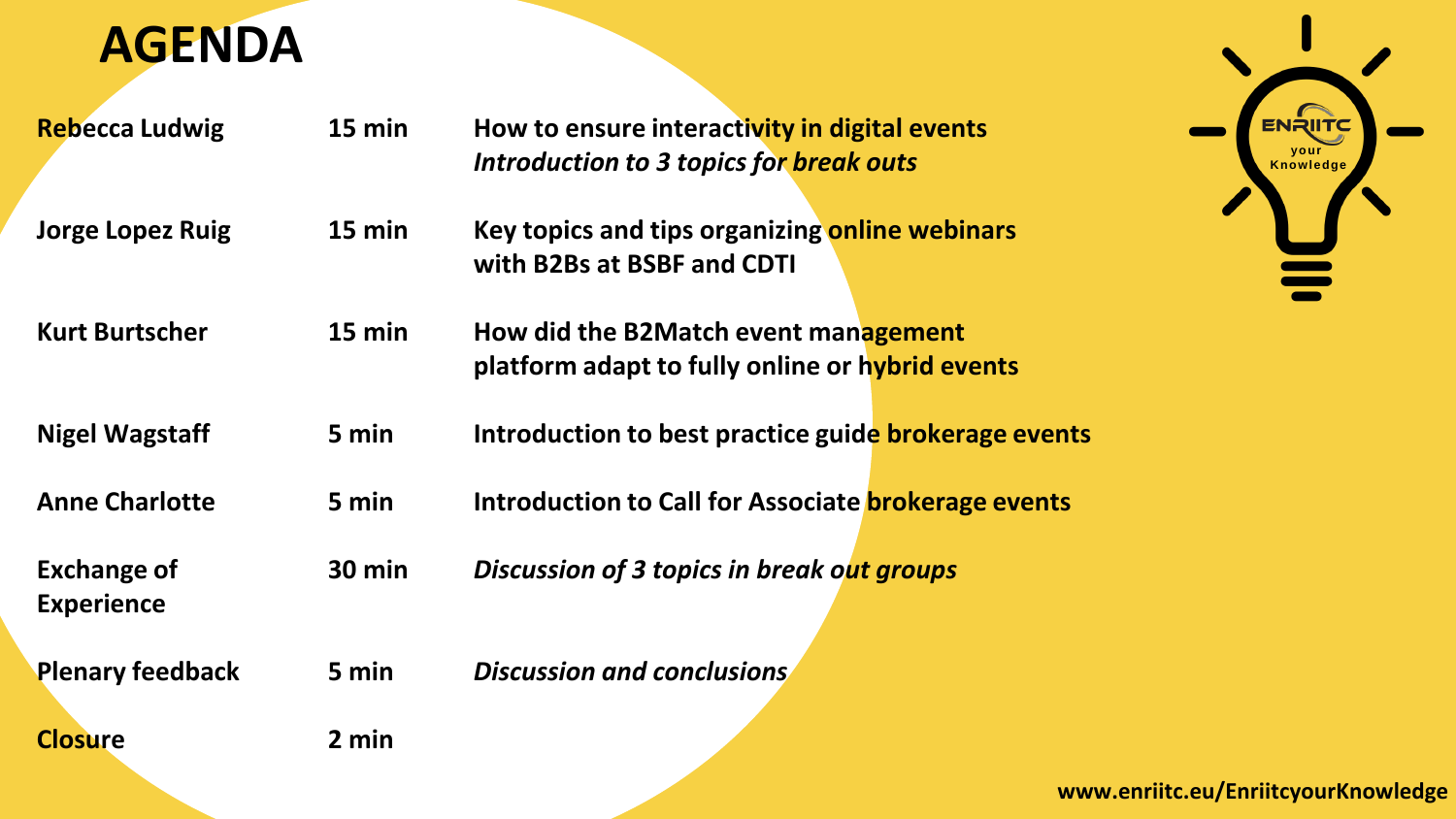#### *Our invited speakers*

*Rebecca Ludwig Senior Education and Training Manager, EATRIS*

Senior Training manager at EATRIS, the European infrastructure for translational medicine. Member of the coordination & support team since the preparatory phase in 2007. PhD in environmental microbiology.

Training WP leader of EOSC-Life, creator of numerous trainings and facilitator and designer of interactive workshops.



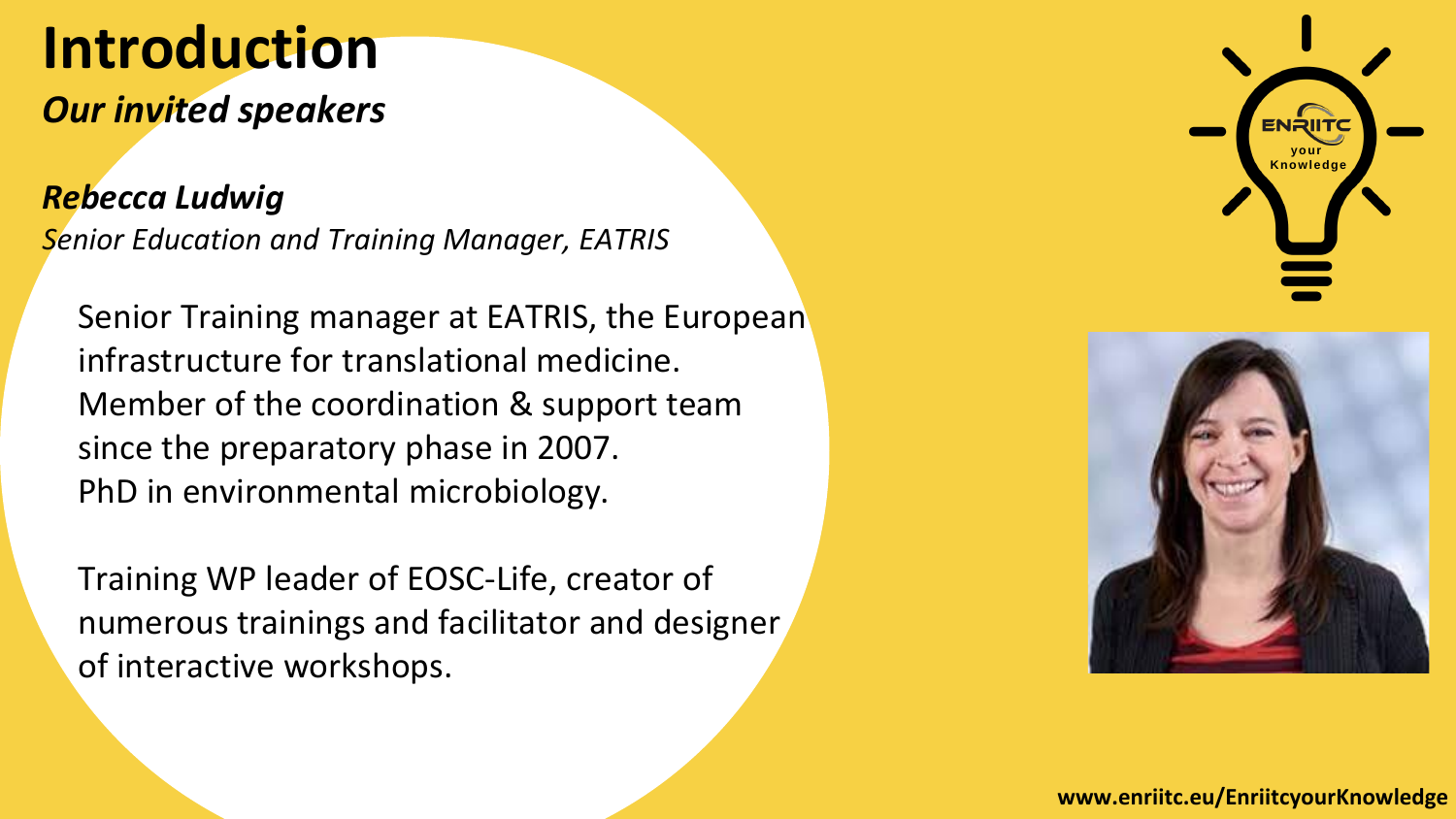#### *Our invited speakers*

**Knowledge Jorge López Reig – Spanish ILO for ICTS and BSBF 2022 coordinator at CDTI**

*Key topics and tips organising online webinars with B2Bs at BSBF and CDTI*







*Jorge is MSc in Aeronautical Engineering and Specialist in Space Vehicles Technologies. Since 2014 affiliated to CDTI E.P.E., the Spanish innovation agency belonging to the Ministry of Science and Innovation whose main mission is to promote and support industrial R&D. Current position in CDTI is ILO for national ICTS and coordinator officer for the BSBF 2022.*

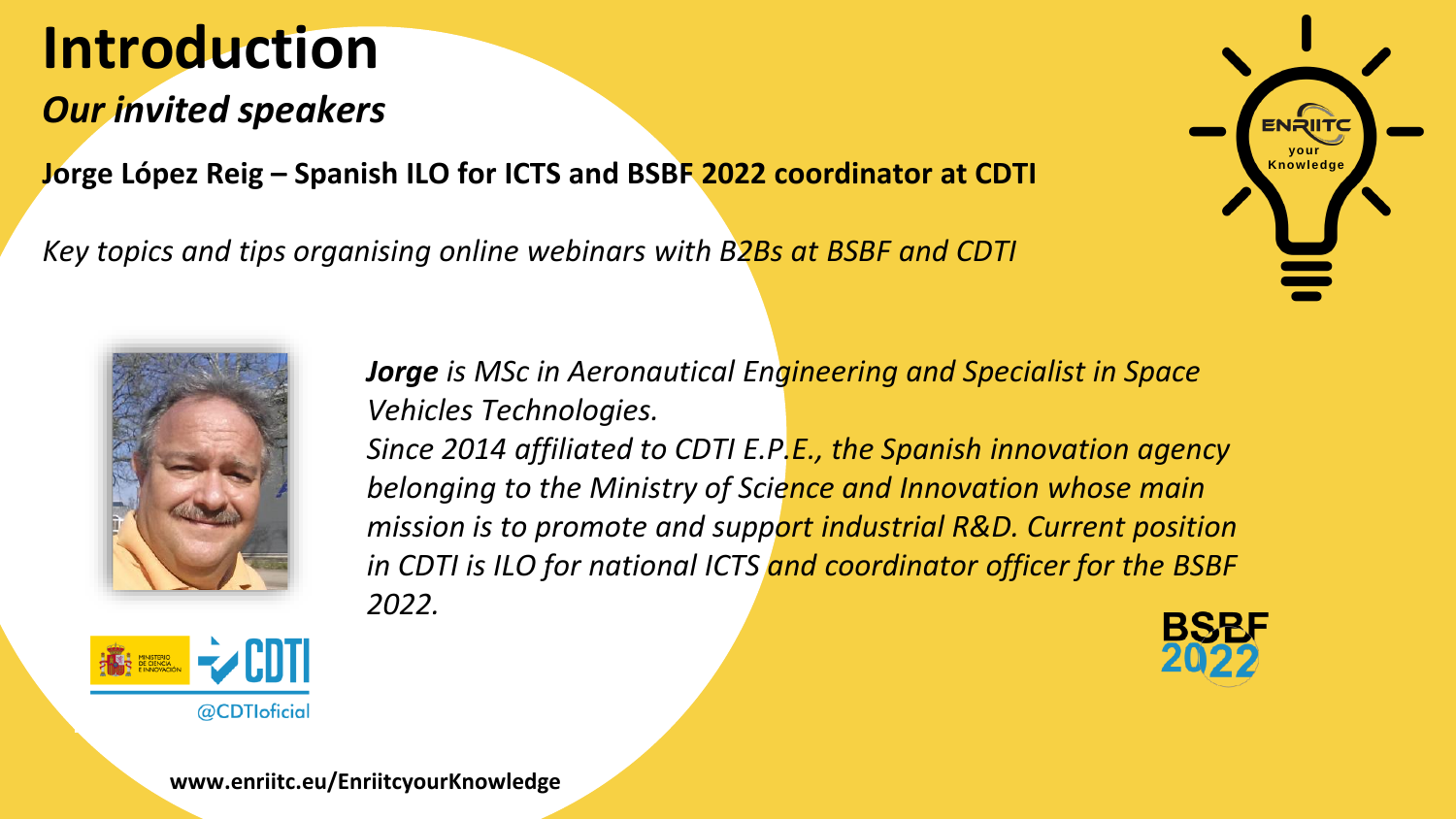#### *Our invited speakers*

#### *Kurt Burtscher, Co-founder B2Match*

**Kurt** worked 15 years for the Enterprise Europe Network (EEN) as a Company adviser. Kurt realized that Matchmaking events are a proven concept to initiate and establish meaningful connections between companies across borders, with the few available matchmaking tools at the time. This was the starting point of creating a new matchmaking tool truly adapted to the needs of companies, B2Match.

B2Match is used in 800-1000 events a year. B2Match made use of the corona pandemic to switch their on-site meeting platform to a fully virtual networking platform. The future will be somehow hybrid (on-site & remote) and B2Match has prepared for it.



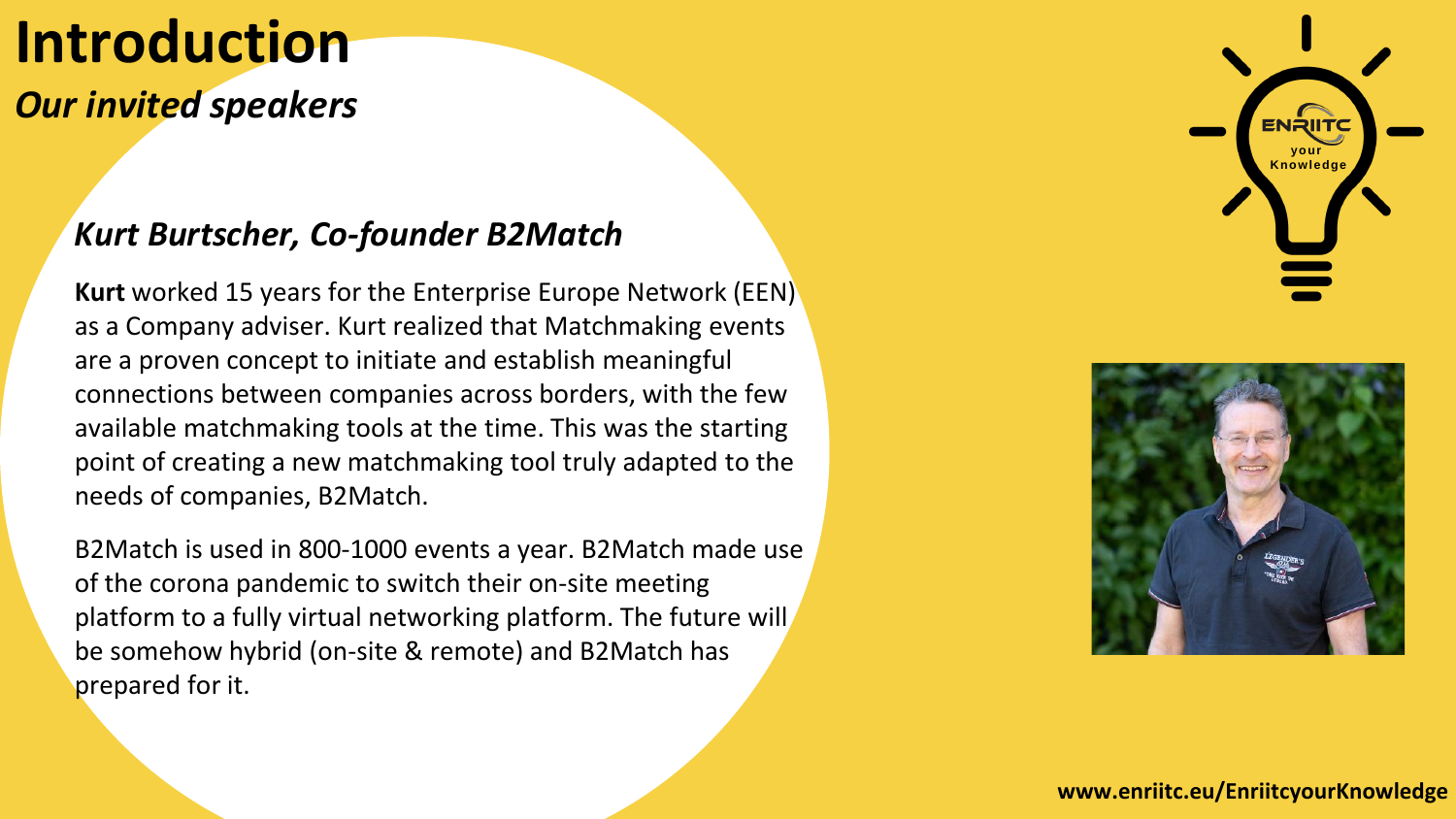*Our invited speakers*

*Anne Charlotte Joubert ENRIITC Project Coordinator*

Anne-Charlotte Joubert is a European funding expert with over 10 years of experience in the European landscape. Before joining the European Spallation Source in 2017 as grant officer, she spent most of her career in Brussels as consultant supporting public and private organisations of all sizes accessing financial funding for the development of their business.